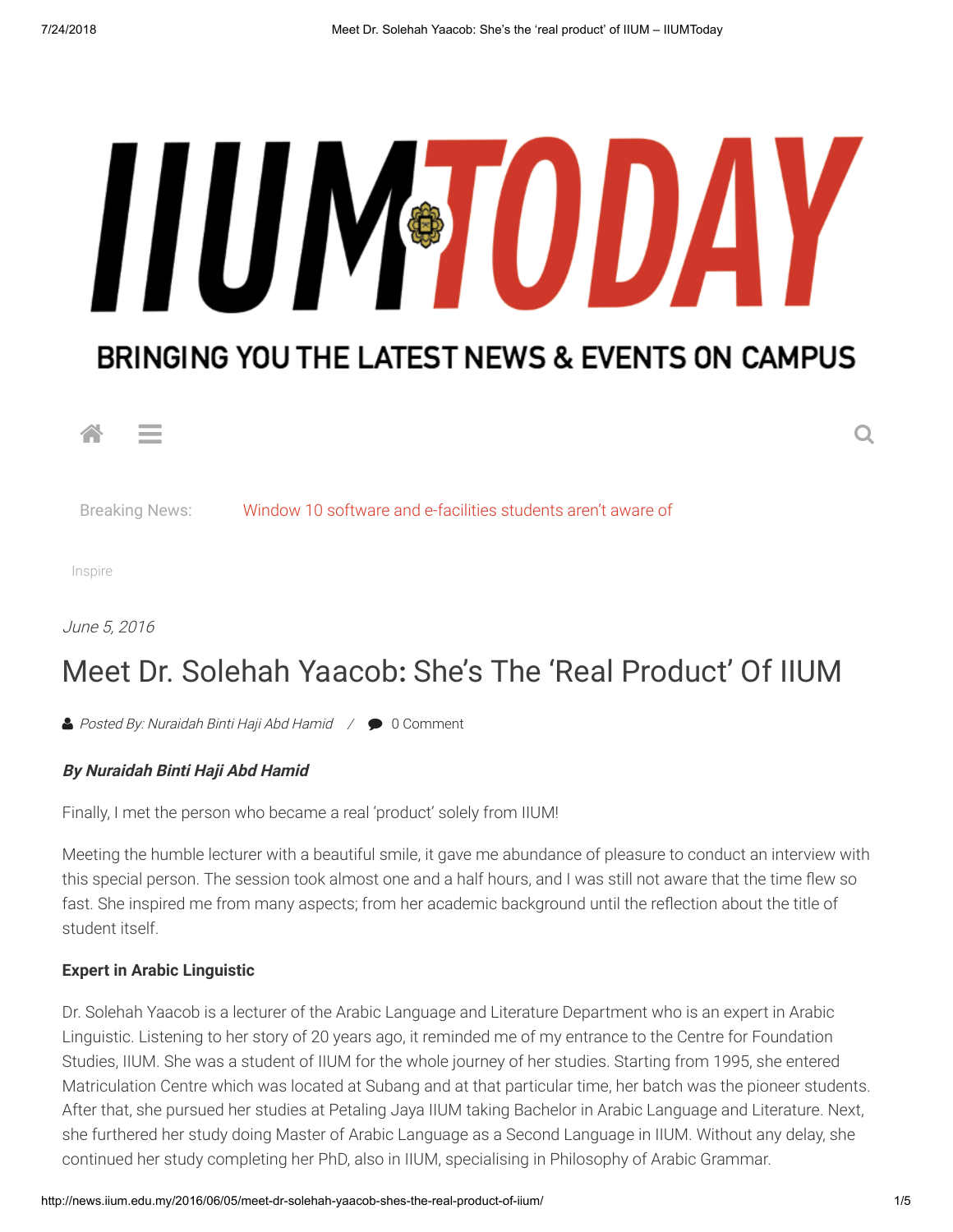# 7/24/2018 Meet Dr. Solehah Yaacob: She's the 'real product' of IIUM – IIUMToday

When she was asked about her passion in education, she answered, "It is the background of the family. The family will shape you to become who you are. My parents have excellent education background. I have learned to seek the book in the library because my father asked me to do so."

"Aidah, one thing you should know, I love these two places which are, the library and *masjid*. You know what, when you are surrounded with books, it makes you feel good in the sense of feeling 'clean'," Dr. Solehah said.

Previously, she was asked by her father to find the rough kitab which was only used by the lecturer. Since she was the daughter of a lecturer, she developed herself by doing so. This was how she developed as a person who became intimate in dealing with all sorts of books.

Another thing that she was concerned of, is the value of time. During break hour, she would never return to *mahallah* as she knows she will waste her time. Instead, she would stay at the Centre and she was able to do so many things.

Life is a cycle. She said there are some events that we cannot afford to do by ourselves. When I asked about the failure in doing something, and how she dealt with it, her answer made me surprised. "We have to maintain, Aidah. It is just a failure in this world. No meaning at all. It is just a game. Our emotion must be strong, and our spirit must be strong. At last, we just need to be ourselves. Allah is 'Adl, Aidah." Then, she smiled to me. It really made sense. The conversation stopped for a while as I took a deep breath after listening to her statement.

# **Writing Journals and Research Papers**

In almost ten years, she busied herself in her studies, then she started to focus in her field (Arabic Linguistic) where she really put her efforts in writing journals, research papers and articles. Dr. Solehah said, "I knew my own abilities when I first started to write articles and journals. Since that, I really focused on what I am doing. Other than that, I did not take any position as I know it will disrupt my work in doing all those things. Aidah, my mind is fresh at that time, I used it fully as I am. And the most important thing, this is my destiny where Allah has given me a way in this area."

Most of her journals were published all over the world. She brought me to a small library behind her desk, and she showed me the variety of journals which were published at international level, such as in Egypt, Jordan, USA, Iraq, Poland, Germany and many more. Interestingly, she gave me a chance to hold and read her own book entitled "Dirasah Naqdiah fi at-Tafkir an-Nahwi al-'Arabi". The most important thing was that the book was published at Dar as-Salam which took place in Egypt. Also, one of her books was published in English entitled 'The Intricacy and Delicacy in the Historical Development of Arabic Language".

The works of Dr. Solehah have been highlighted all over the world in the research field. She is one of the Members of World Academy of Science, Engineering and Technology (WASET), and one of the International Scientific Committee and Editorial Review Board on Cognitive and Language Sciences. This was a remarkable level as she is an expert in Philosophy of Language (Philosophy of Arabic Grammar), Linguistics and Literature, Linguistic Structures (Including Grammar, Phonology, Lexicon, Semantics, Orientalist Views on Arabic Grammar), Language in Time and Space (Including Historical Linguistics, Dialectology, The Ancient period before the existence of Arabic Grammar, Historical Linguistics, Dialectology, Traditional Arabic Grammar & It`s History), Language in Culture and Society (Sociolinguistics, The comparison between the Theory of Noam Chomsky in Government Binding and the Theory in Arabic Grammar) .

With her enthusiasm in doing research (writing academic journals and articles), Dr. Solehah said, "I have been proposed by TV Al- Hijrah where the previous producer of Jejak Rasul, Dato' Wan Alias contacted IIUM to conduct a programme related to pre-history with Islamic context and Arabic language as a whole. This is a huge project where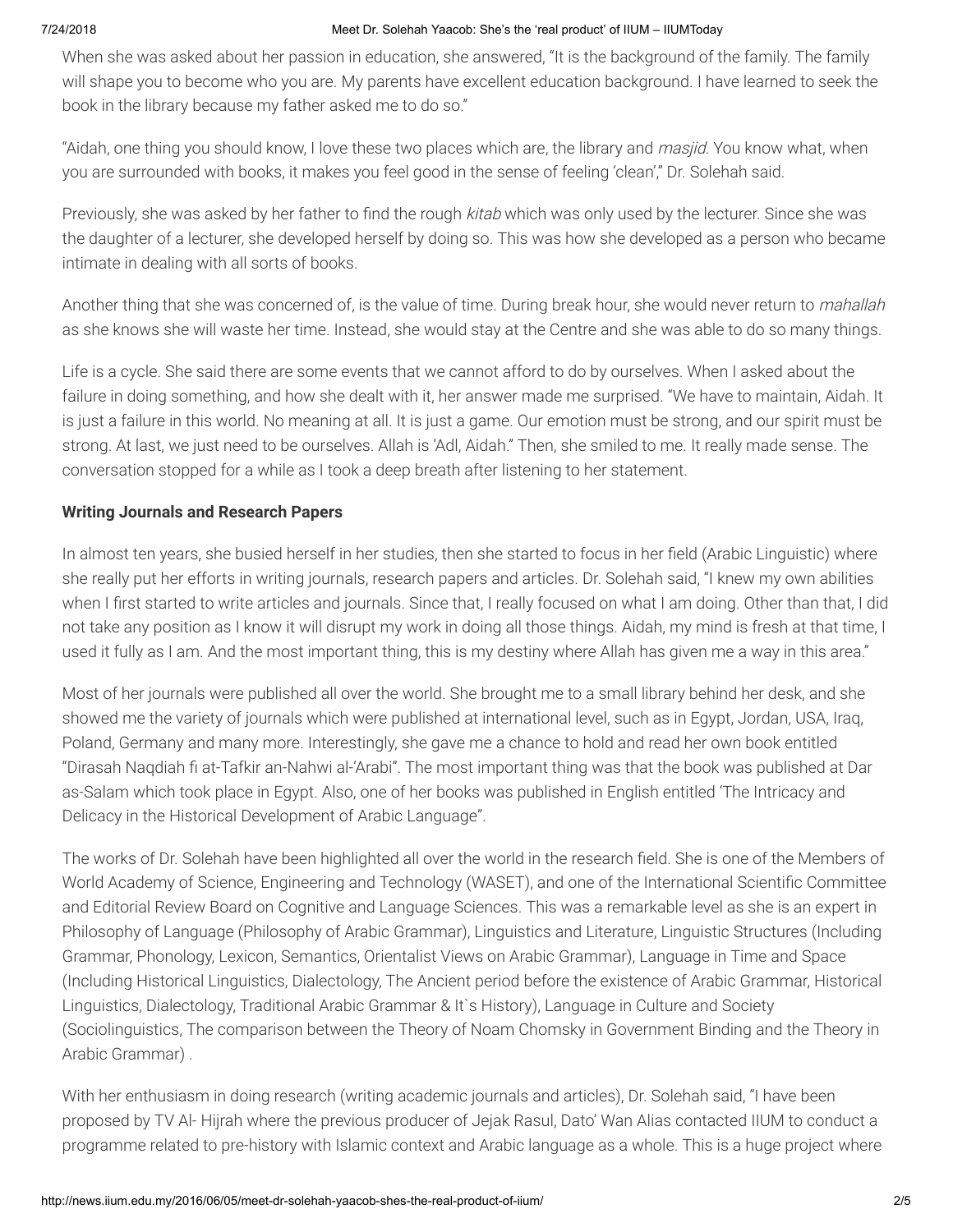## 7/24/2018 Meet Dr. Solehah Yaacob: She's the 'real product' of IIUM – IIUMToday

IIUM itself agreed with TV Al-Hijrah to collaborate and sponsor me in doing this research. This is indeed a blessing from Allah."

# **TV Documentary**

I told Dr. Solehah, the thing that ignited me to meet her was when I saw her on TV Al-Hijrah where she shared her views on her plan for the history documentary. This first Islamic pre-history documentary will be conducted to deliver facts and information to the public with simple words and creative forms. In order to run the programme as best as they can, people from academic field and the multimedia field really needs a good collaboration with one another. It needs a lot of time, energy, and of course money, to ensure the programme runs smoothly.

In the last 30 minutes, Dr. Solehah shared her deep knowledge about the pre-history of the Arabic language. She stressed the important tips in being a good researcher in academic field which consists of critical archeologist, critical linguistic, critical historian, and critical literature. These combination would make someone critical.

Her calmness and kindness shown in the first meeting with her made me respect her more. At the end of the session, I asked Dr. Solehah to give her last words on her hope for the students for the future betterment of the ummah.

She responded in full of spirit: "I hope the students specifically in IIUM and the students out there generally, do not be weary in seeking knowledge. Please do not rely on one book but search and read from various books about selected topics. You must be a thinker. Not only just a reader but a thinker. If you read but do not think, it will stop you from doing research. Give your mind the freedom to think."

She added, "In any field, I believe, if you want to study, you must go deeper. In Arabic words, it must be from jazuura (the root). If there is a root, we can know the story. We can tell the story from its beginning. The history is also very important. If there is no historical assessment, we do not have something to rely on."

This session had made me to think again and again. This question keeps playing in my mind. With the abundance of story from Dr. Solehah, it encouraged me to take an action from now. Being an IIUM student is a great pleasure to seek knowledge. There is no failure if you know how to struggle with it. IIUM is the best place to create a good product for future betterment. The proof is in front of my eyes. Hence, there should be no doubt in this.\*\*\*

["Uber over taxi, anytime!"](http://news.iium.edu.my/2016/06/04/uber-over-taxi-anytime/)

[Nurul Fariha Onn on her journey as broadcast journalist](http://news.iium.edu.my/2016/06/06/nurul-fariha-onn-on-her-journey-as-broadcast-journalist/)

**Nou May Also Like**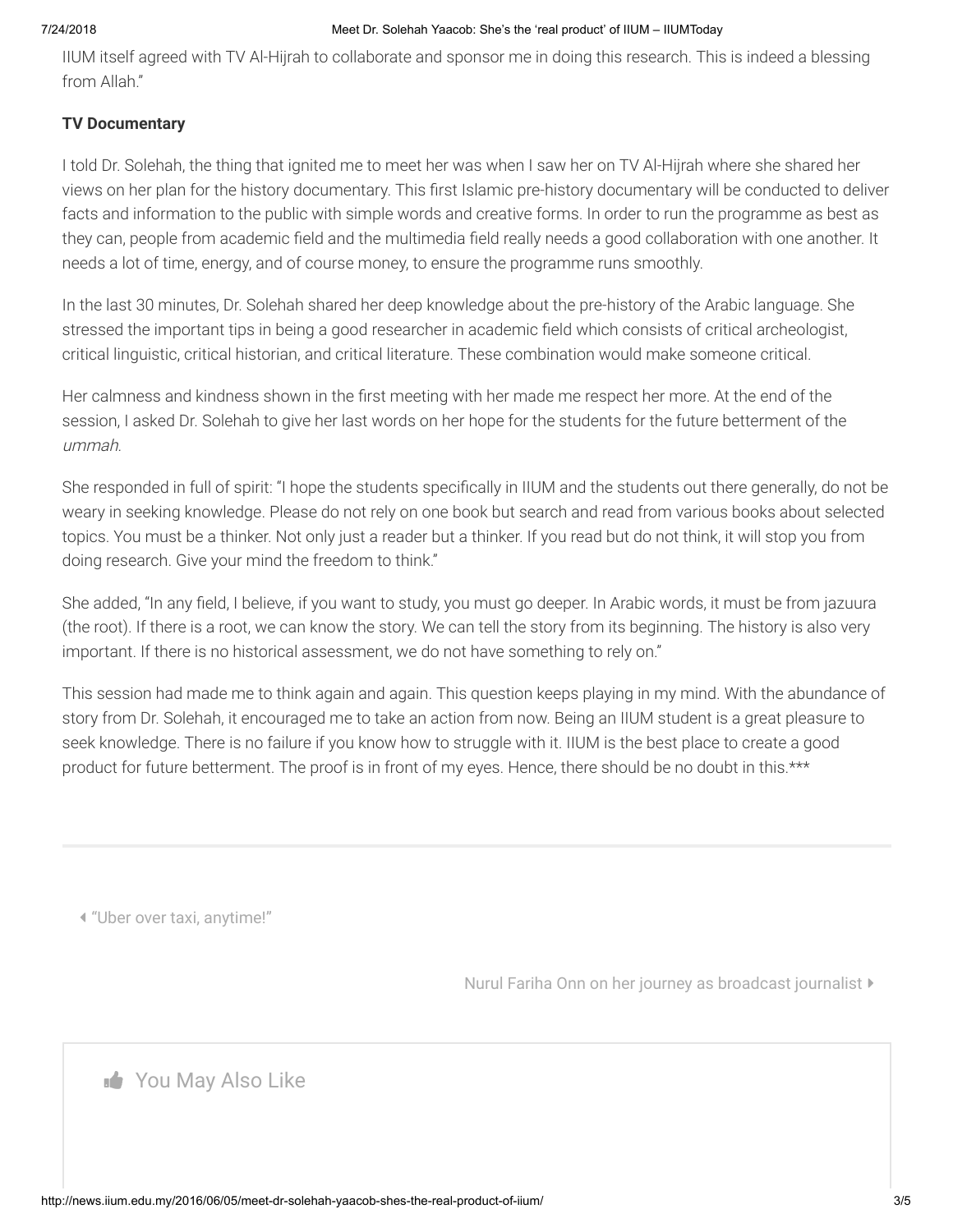

How do you define the "Garden of knowledge and virtue"?

[March 11, 2015](http://news.iium.edu.my/2015/03/11/how-do-you-define-the-garden-of-knowledge-and-virtue/) [Norhamizza Jasman](http://news.iium.edu.my/author/norhamizza/) (1)



["Not only number one in Malaysia, but also in SE Asia and the Islamic world" – Prof. Rahmah](http://news.iium.edu.my/2017/03/27/not-only-number-one-in-malaysia-but-also-in-se-asia-and-the-islamic-world-prof-rahmah/)

 $\Box$  [March 27, 2017](http://news.iium.edu.my/2017/03/27/not-only-number-one-in-malaysia-but-also-in-se-asia-and-the-islamic-world-prof-rahmah/)  $\Box$  [Mahadhir bin Monihuldin](http://news.iium.edu.my/author/madir/)  $\bigcirc$  [0](http://news.iium.edu.my/2017/03/27/not-only-number-one-in-malaysia-but-also-in-se-asia-and-the-islamic-world-prof-rahmah/#respond)

[#2 Confession of a third culture kid: R & R](http://news.iium.edu.my/2015/02/06/2-confession-of-a-third-culture-kid-r-r/)

 $\Box$  [February 6, 2015](http://news.iium.edu.my/2015/02/06/2-confession-of-a-third-culture-kid-r-r/)  $\Box$  Wan Eizzul Islam Wan Zulkifli $\bigcirc$  [0](http://news.iium.edu.my/2015/02/06/2-confession-of-a-third-culture-kid-r-r/#respond)

# <span id="page-3-0"></span>Leave a Reply

Your email address will not be published. Required fields are marked \*